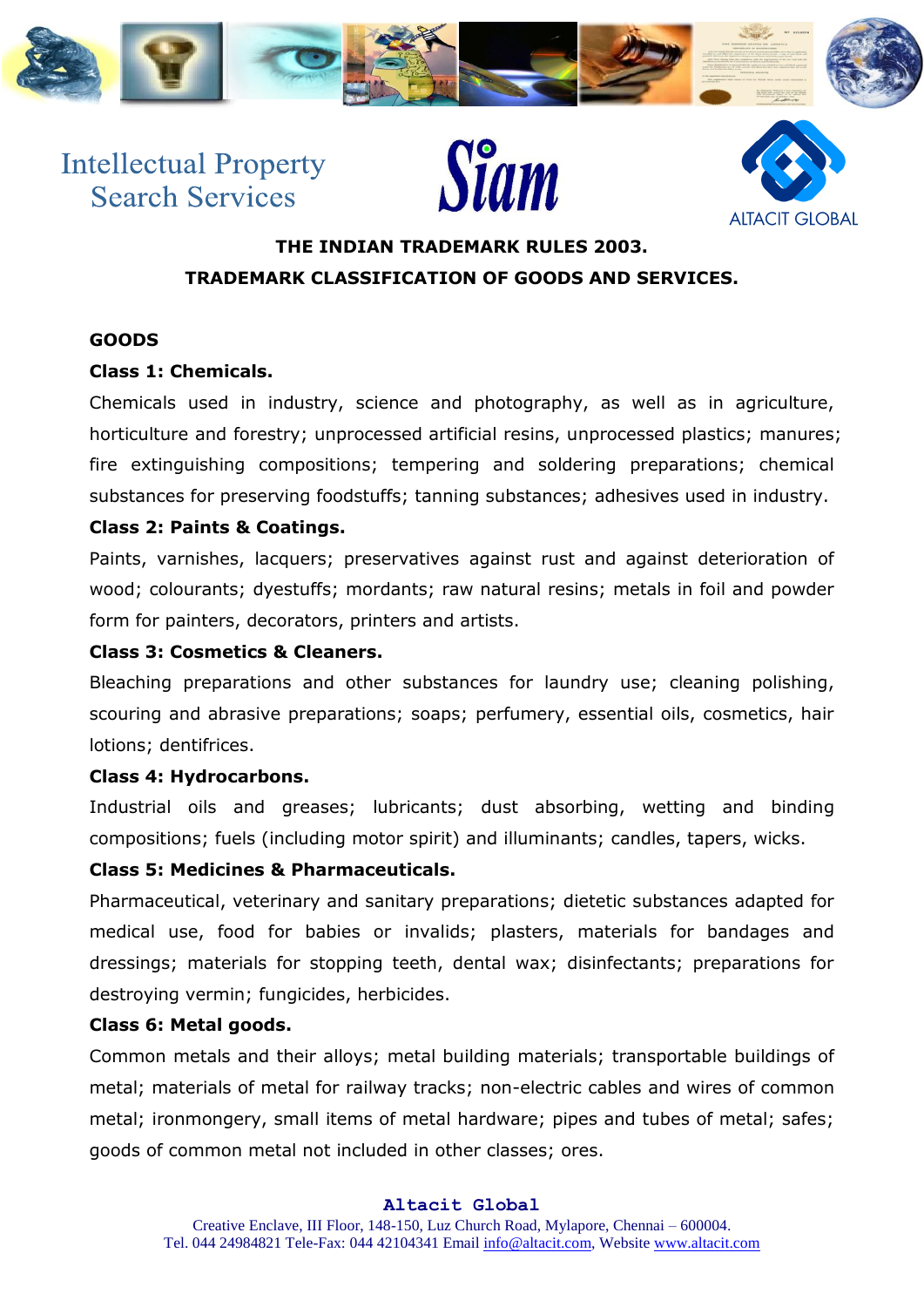

#### **Class 7: Machinery.**

Machines and machine tools; motors and engines (except for land vehicles); machine coupling and transmission components (except for land vehicles); agricultural implements; incubators for eggs.

#### **Class 8: Tools.**

Hand tools and implements (hand operated); cutlery; side arms; razors.

#### **Class 9: Scientific & Electrical Equipment.**

Scientific, nautical, surveying, electric, photographic, cinematographic, optical, weighing, measuring, signalling, checking (supervision), life-saving and teaching apparatus and instruments; apparatus for recording, transmission or reproduction of sound or images; magnetic data carriers, recording discs; automatic vending machines and mechanisms for coin-operated apparatus; cash registers, calculating machines, data processing equipment and computers; fire-extinguishing apparatus.

#### **Class 10: Medical Equipment.**

Surgical, medical, dental and veterinary apparatus and instruments, artificial limbs, eyes and teeth; orthopaedic articles; suture materials.

#### **Class 11: Environmental Control Equipment.**

Apparatus for lighting, heating, steam generating, cooking, refrigerating, drying, ventilating, water supply and sanitary purposes.

## **Class 12: Vehicles.**

Vehicles; apparatus for locomotion by land, air or water.

#### **Class 13: Weaponry.**

Firearms; ammunition and projectiles; explosives; fireworks.

#### **Class 14: Jewellery.**

Precious metals and their alloys and goods in precious metals or coated therewith, not included in other classes; jewellery, precious stones; horological and chronometric instruments.

## **Class 15: Musical Instruments.**

Musical instruments.

#### **Class 16: Paper & Stationery.**

Paper, cardboard and goods made from these materials, not included in other classes; printed matter; newspapers and books; bookbinding material; photographs; stationery; adhesives for stationery or household purposes; artists' materials; paint

#### **Altacit Global**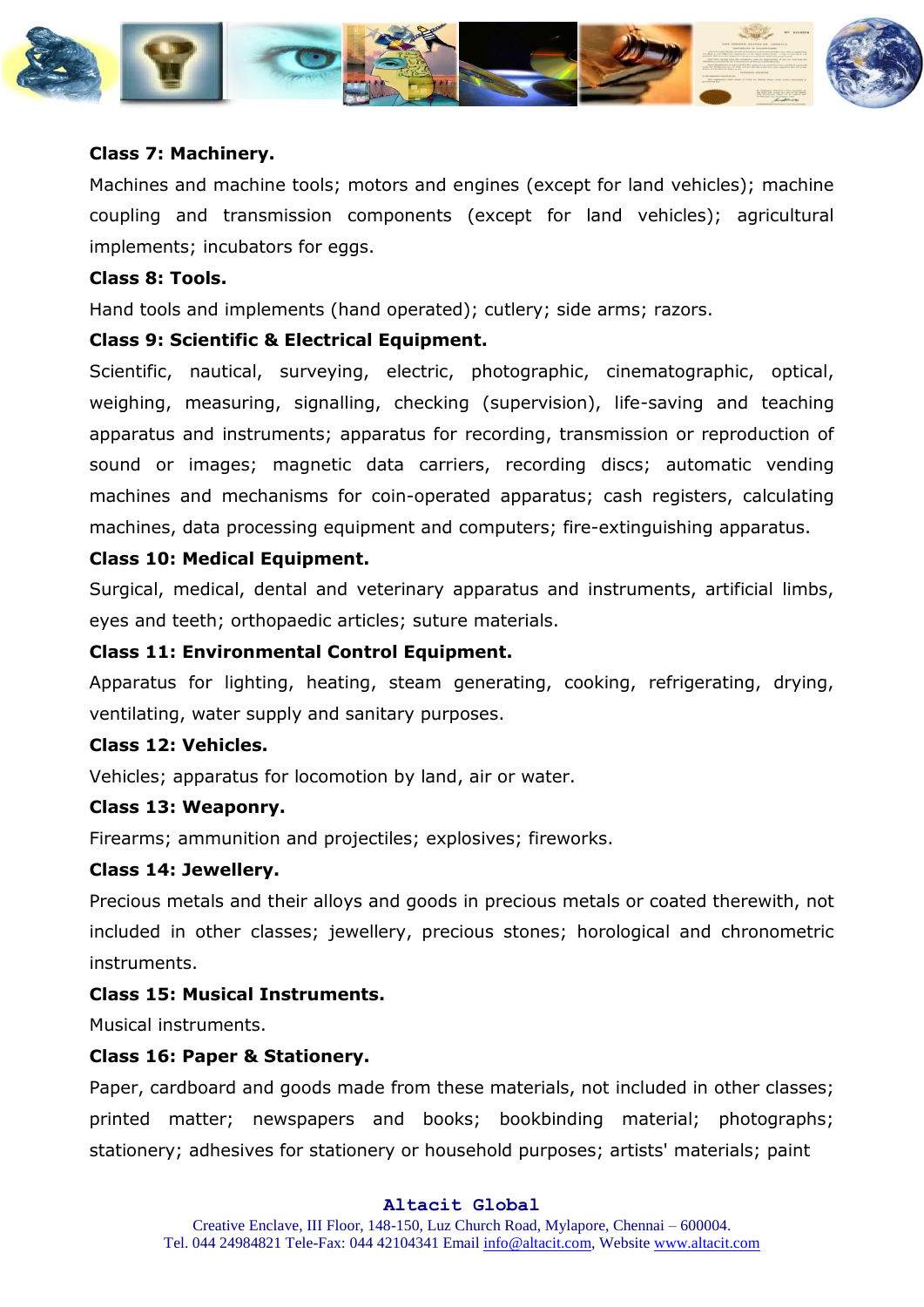

brushes; typewriters and office requisites (except furniture); instructional and teaching material (except apparatus); plastics material for packaging (not included in other classes); playing cards; printers' type; printing blocks.

## **Class 17: Rubber & Extruded Goods.**

Rubber, gutta-percha, gum, asbestos, mica, and goods made from these materials and not included in other classes; plastics in extruded form for use in manufacture; packing, stopping and insulating materials; flexible pipes and hoses, not of metal.

#### **Class 18: Leather Goods.**

Leather and imitations of leather, and goods made of these materials and not included in other classes; animal skins, hides; trunks and travelling bags; umbrellas, parasols and walking sticks; whips, harness and saddlery.

## **Class 19: Building Materials (Non-Metal).**

Non-metallic building materials ; non-metallic rigid pipes for building; asphalt, pitch and bitumen; non-metallic transportable buildings; non-metallic monuments.

#### **Class 20: Furniture and Miscellany.**

Furniture, mirrors, picture frames; goods (not included in other classes) of wood, cork, reed, cane, wicker, horn, bone, ivory, whalebone, shell, amber, mother-of-pearl, meerschaum and substitutes for all these materials, or of plastics.

## **Class 21: Household Goods.**

Household or kitchen utensils and containers (not of precious metal or coated therewith); combs and sponges; brushes (except paint brushes); brush-making materials; articles for cleaning purposes; steel wool; unworked or semi-worked glass (except glass used in building); glassware, porcelain and earthenware not included in other classes.

#### **Class 22: Ropes & Fibres.**

Ropes, string, nets, tents, awnings, tarpaulins, sails, sacks and bags (not included in other classes); padding and stuffing materials (except of rubber or plastics); raw fibrous textile materials.

## **Class 23: Yarns & Threads.**

Yarns and threads, for textile use.

## **Class 24: Fabrics.**

Textiles and textile goods, not included in other classes; bed and table covers.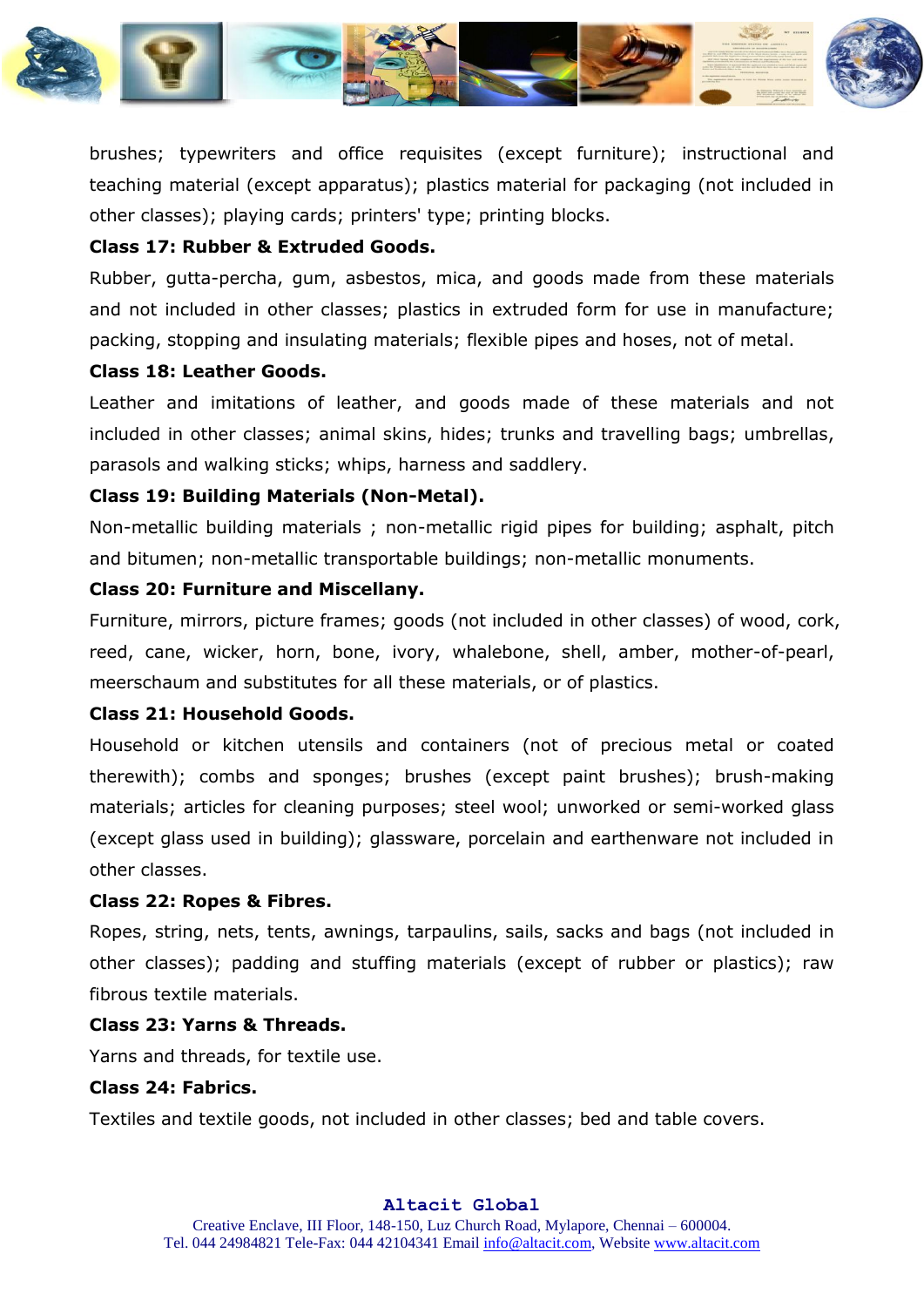

#### **Class 25: Clothing.**

Clothing, footwear, headgear.

#### **Class 26: Fancy Goods.**

Lace and embroidery, ribbons and braid; buttons, hooks and eyes, pins and needles; artificial flowers.

#### **Class 27: Floor Covers.**

Carpets, rugs, mats and matting, linoleum and other materials for covering floors; wall hangings (non-textile).

#### **Class 28: Toys & Sports Goods.**

Games and playthings; gymnastic and sporting articles not included in other classes; decorations for Christmas trees.

## **Class 29: Meats & Preserves.**

Meat, fish, poultry and game; meat extracts; preserved, dried and cooked fruits and vegetables; preserves; jellies, jams, fruit sauces; eggs, milk and milk products; edible oils and fats.

#### **Class 30: Staple Foods.**

Coffee, tea, cocoa, sugar, rice, tapioca, sago, coffee substitutes; flour and preparations made from cereals, bread, pastry and confectionery, ices; honey, treacle; yeast, baking-powder, leavens, salt, mustard; vinegar, sauces (condiments); spices; ice.

#### **Class 31: Agricultural Products.**

Agricultural, horticultural and forestry products and grains not included in other classes; live animals; fresh fruits and vegetables; seeds and natural plants and flowers; foodstuffs for animals, malt.

#### **Class 32: Light Beverages.**

Beers; mineral and aerated waters and other non-alcoholic drinks; fruit drinks and fruit juices; syrups and other preparations for making beverages.

#### **Class 33: Wines & Spirits.**

Alcoholic beverages (except beers).

#### **Class 34: Smokers' Articles.**

Tobacco; smokers' articles; matches.